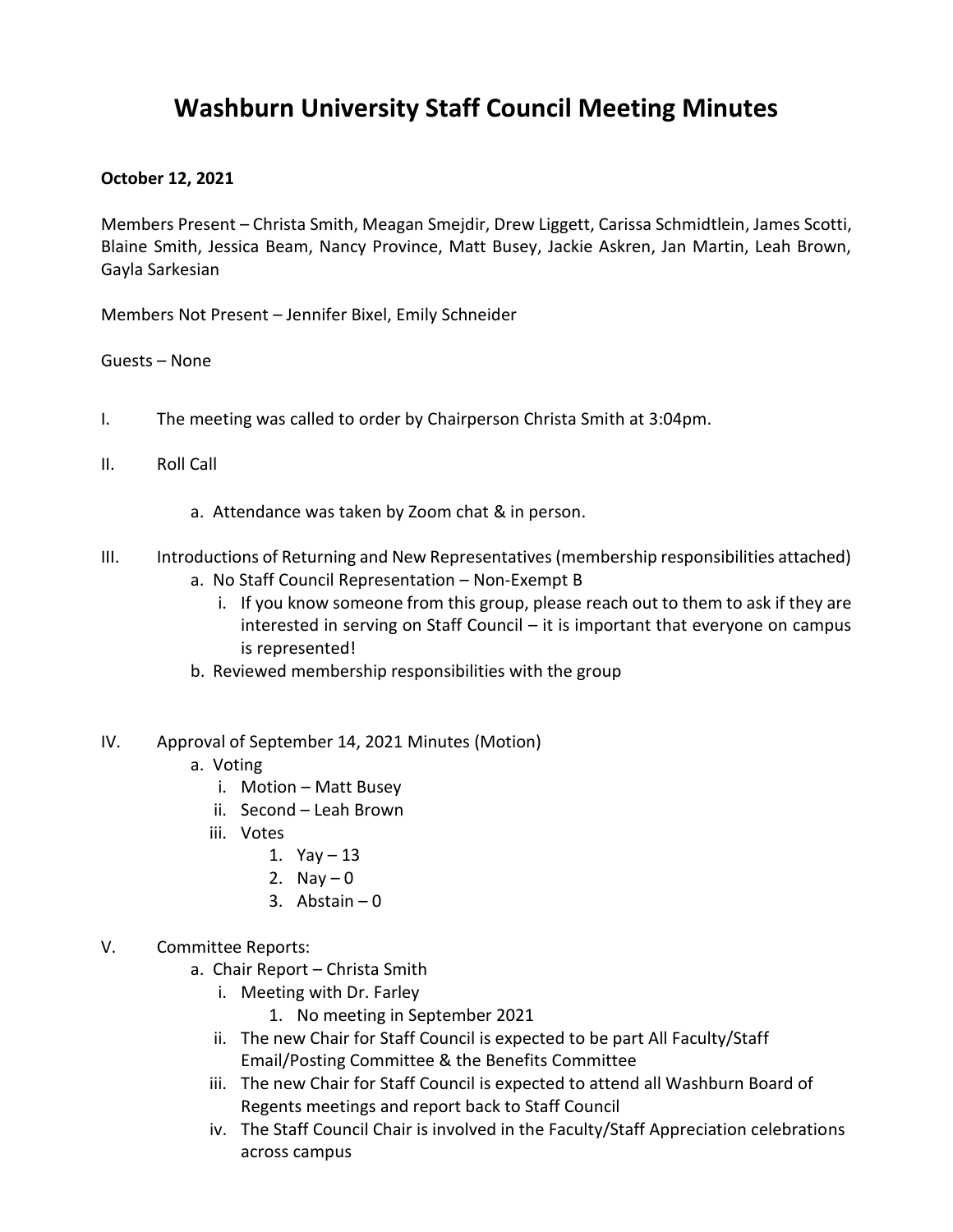- b. Board of Regents Meeting Update Christa Smith
	- i. WU BOR Meeting September 16, 2021
		- 1. Benefits are not changing (major medical)
		- 2. Clarified some things in personal and sick leave policies, such as accrual of
		- 3. Jury Duty pay for jury duty is applied to all employees
- c. All Faculty/Staff Email/Posting Committee Jackie Askren, Christa Smith
	- i. The committee will meet on October 14, 2021
		- 1. Mark Fried asked members to collect information from constituents regarding the following options:
			- a. List Serve that ITS will maintain
			- b. Workplace Light less features than the original workplace
			- c. It seems like the list serve option is more popular with many constituents
- d. Benefits Committee Jennifer Bixel, Emily Schneider, Christa Smith
	- i. No meeting in September 2021
	- ii. Reminder that Open Enrollment for 2022 begins on October 26<sup>th</sup> and ends on November  $4<sup>th</sup>$  – if you have questions, please contact HR
- e. Food Advisory Committee Jan Martin
	- i. The Union Café has rotation for what they are serving in the evenings:
		- 1. Monday Ichabod's Choice
		- 2. Tuesday Tu Taco
		- 3. Wednesday  $-21$ <sup>st</sup> Street Subs
		- 4. Thursday Pasta
		- 5. Grill and pizza will be available each evening
	- ii. Washburn Catering Unfortunately Chartwells has experienced turnover in the catering department again. The staff is stepping up and covering events. Please plan ahead and submit catering orders with as much notice as possible. Contact Steven Daab at (785)670-1864 if you have questions or concerns.
- f. Parking Ticket Committee Leah Brown and Blaine Smith
	- i. No meeting in September 2021
- g. Safety Committee Jackie Askren
	- i. No meeting in September 2021
- VI. Old Business:
	- a. None
- VII. New Business:
	- a. Appointment of officers for 2021-2022 (officer responsibilities attached)
		- i. Chair
			- 1. Nominations
				- a. Matt Busey
			- 2. Votes
				- a.  $Yay 13$
				- b. Nay  $-0$
				- c. Abstain  $-0$
		- ii. Vice Chair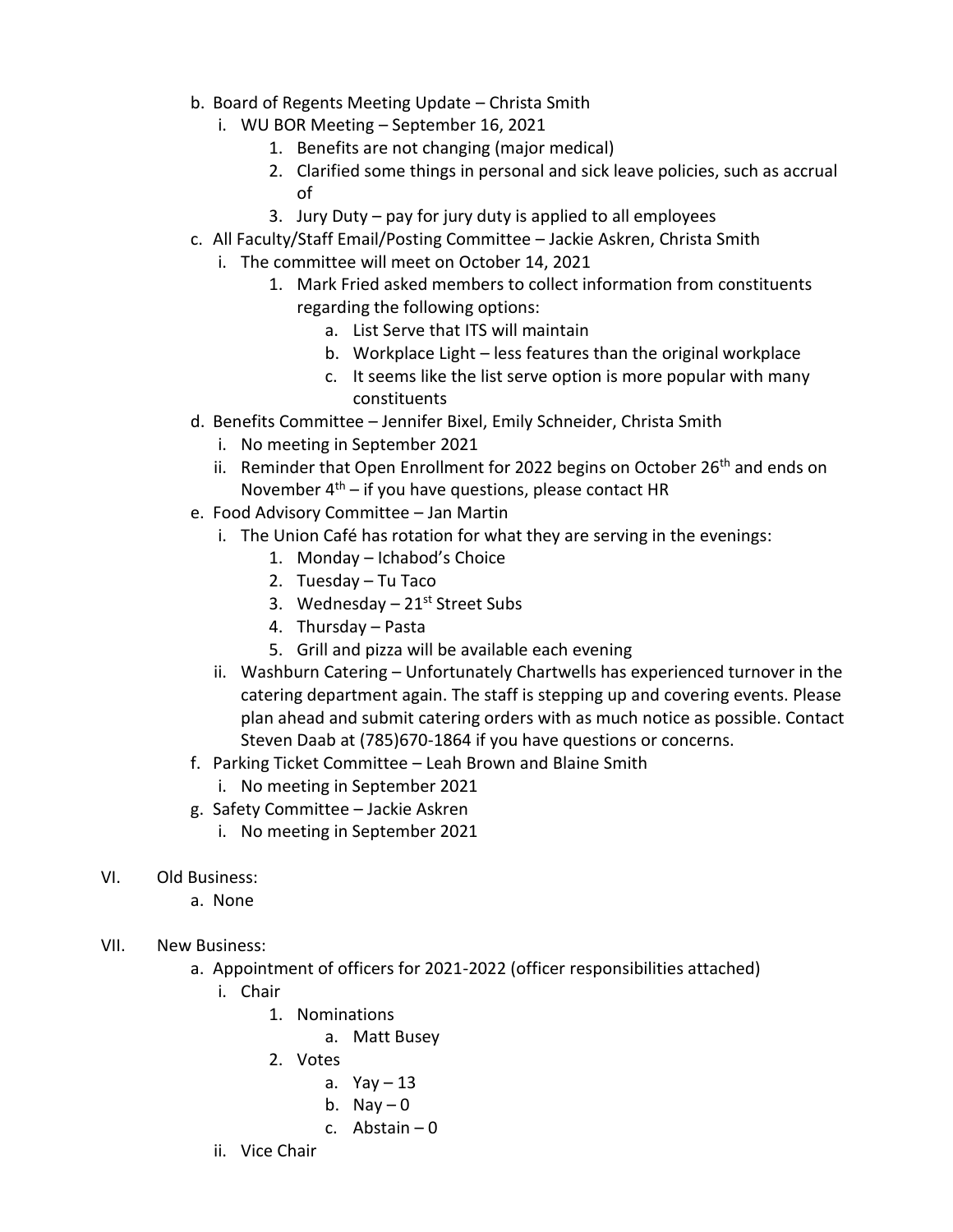- 1. Nominations
	- a. Christa Smith
- 2. Votes
	- a.  $Yay 13$
	- b. Nay  $-0$
	- c. Abstain  $-0$
- iii. Secretary
	- 1. Nominations
		- a. Meagan Smejdir
	- 2. Votes
		- a.  $Yay 13$
		- b. Nay  $-0$
		- c. Abstain 0
- b. New Staff Council members please contact your constituents as soon as possible to introduce yourself
- VIII. Informational Items:
	- a. Argos Reports
		- i. Christa sent instructions via email, and you can find the instructions in the S-Drive as well
		- ii. Please download the list of your constituents
	- b. S-Drive Staff Council
		- i. You will need to re-start your computer to access this drive it will have all of the resources you need to serve on Staff Council
	- c. WSGA Voting Initiative
		- i. WSGA wants to know if Staff Council is interested in signing a petition about voting rights on campus, and potentially establishing a new polling place on campus
		- ii. Christa & Matt will follow up with WSGA and keep Staff Council informed
	- d. Next Meeting: November 9, 2021, 3:00pm-4:00pm via Zoom Video Conference and in the Lincoln Room, Memorial Union
	- e. Homecoming is the last week of October visit washburn.edu/homecoming for additional information and list of events
- IX. Adjournment (Motion)
	- a. Motion Blaine Smith
	- b. Second Matt Busey
	- c. Vote
		- i.  $Yay 13$
		- ii.  $\text{Nay} \text{O}$
		- iii. Abstain 0